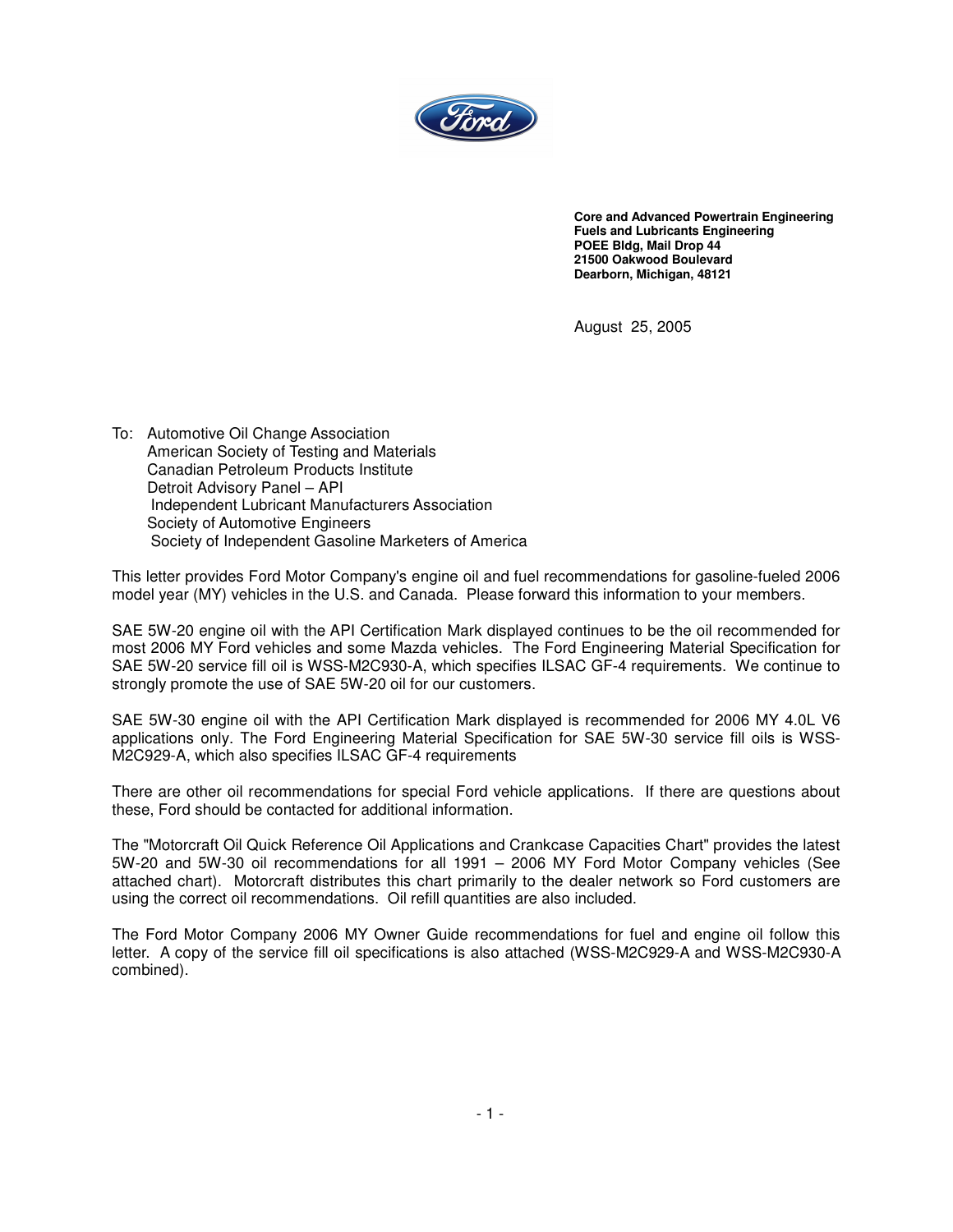Your support to continue marketing engine oils and fuels meeting our owner guide recommendations is appreciated for the benefit of our mutual customers. Please assure Ford vehicles are serviced with engine oils meeting these requirements.

Sincerely,

/original signed/

P. W. Misangyi

**Attachments**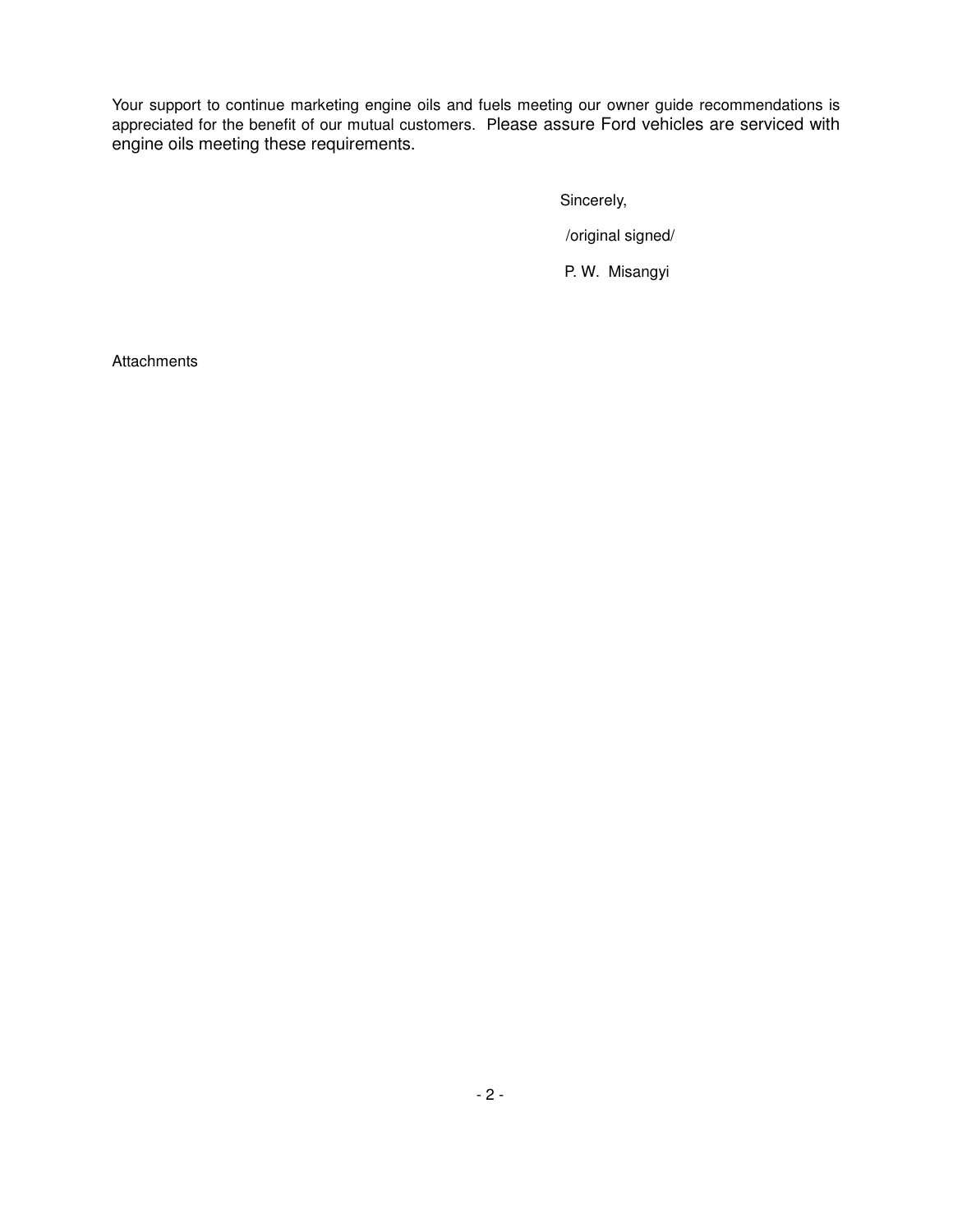## **Ford 2006 MY SAE 5W-20 Engine Oil Recommendation**

#### **For Most Engines**

Look for this certification trademark.



### **Use SAE 5W-20 engine oil.**

Only use oils "Certified For Gasoline Engines" by the American Petroleum Institute (API). An oil with this trademark symbol conforms to the current engine and emission system protection standards and fuel economy requirements of the International Lubricant Standardization and Approval Committee (ILSAC), comprised of U.S. and Japanese automobile manufacturers.

To protect your engine's warranty use Motorcraft SAE 5W-20 or an equivalent SAE 5W-20 oil meeting Ford specification WSS-M2C930-A. **SAE 5W-20 oil provides optimum fuel economy and durability performance meeting all requirements for your vehicle's engine.**

Do not use supplemental engine oil additives, cleaners or other engine treatments. They are unnecessary and could lead to engine damage that is not covered by Ford warranty.

Change your engine oil and filter according to the appropriate schedule listed in the Scheduled Maintenance Guide.